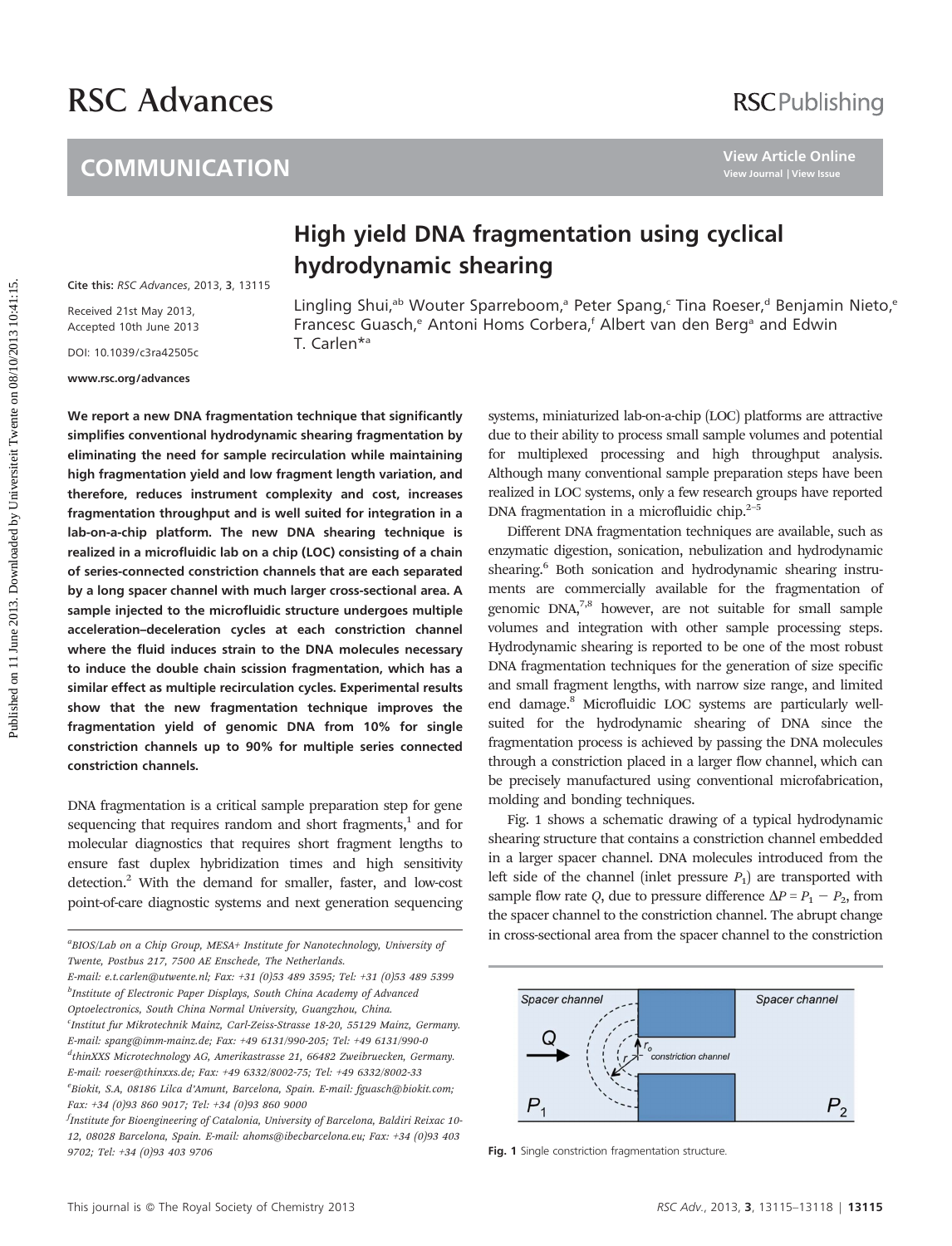channel results in a large shear stress in the incompressible fluid near the constriction entrance, which creates extensional strain forces on the DNA molecules due to hydrodynamic drag forces. The DNA molecules undergo coil-stretch transitions in the extensional flow field and ultimately the molecular bonds break due to double-chain scission at a critical strain rate. $9-15$ 

Assuming that the sample flow can be modelled as a point-sink flow field, the fluid strain rate is  $d\varepsilon/dt \equiv d\nu/dr \sim Q/r^3$ , where  $d\nu/dr$ is the flow velocity gradient,  $Q$  is the volumetric flow rate, and  $r$  is the radial distance from the spacer channel to the constriction channel.<sup>7,9</sup> Since the constriction entrance has a finite radius  $r_{0}$ , then the maximum strain rate is assumed to occur at  $r = r_0$ . The final fragment length is ultimately determined by the flow rate of the fluid and the size and geometry of the transition from the spacer channel to the constriction channel.

We previously reported a microfluidic DNA fragmentation chip capable of producing short fragment lengths using a low-pressure hydrodynamic shearing configuration.<sup>2</sup> It is well known that the fragmentation yield and size range can be improved through multiple sample recirculation cycles $8,16$  and the fragmentation yield was shown to improve from about 10% to over 60% after multiple manual recirculation cycles.<sup>2</sup> Sample recirculation in short constrictions can reduce fragment length and size range, and improve yield, however, the recirculation process is time consuming, adds additional cost and complexity to automated fragmentation systems due to high pressure sample switching, and reduces the sample throughput.<sup>16</sup>

In this communication, we report a new high yield genomic DNA fragmentation technique based on cyclical hydrodynamic shearing. We consider only the fragment yield for a particular AFL using previously reported fragmentation concepts. $2-4,7$  The new fragmentation device uses a chain of series connected constriction channels with cross-sectional area Ac, separated by the spacer channels with larger cross-sectional area As. Note, the Reynolds number  $Re \gg 1$  for the experimental conditions used in this article, and therefore, the Hagen–Poiseuille law for the estimation of hydraulic resistance is no longer valid, and therefore, the crosssectional area ratio  $\gamma = A_s/A_c$  has been used as the scaling parameter from our previous designs.<sup>2</sup> For proper operation, adjacent constriction channels must be separated by sufficient length such that the sample fluid velocity decreases significantly before entering of the next adjacent constriction channel in the chain where the sample is accelerated due to the large  $\gamma$ . Repeated fluid velocity acceleration-deceleration cycles, as the sample moves through the microfluidic device, produces a similar effect as sample recirculation. This new approach is important, as it does not require external valves for sample switching and can be accomplished with a single injection cycle in the passive microfluidic device. It is important that the multi-constriction channel is designed such that the total hydraulic resistance is not prohibitively large, which limits Q.

Fig. 2a shows a schematic of the cyclical fragmentation microfluidic chip consisting of series connected constriction channels of length  $L<sub>c</sub>$  that are each separated by a larger spacer channel of length  $L_s$ . For these designs  $\gamma \ge 10$ , where  $A_s = w_s h_s$ and  $A_c = w_c h_c$ , and  $L_c = 0.5$  mm from previous experiments.<sup>2</sup> Note,



Fig. 2 (a) Top-view schematic of multiple constriction DNA fragmentation chip; (b) Side-view schematic of multi-height COP substrate with polymer foil to seal the channels.

that the constriction channel is typically shorter than the entrance length required for a fully developed parabolic flow velocity profile,<sup>17</sup> thus it is expected that  $L_c$  can be decreased further, which will permit larger flow rates, *i.e.* smaller  $\Delta P$ , and improved fragmentation performance. The serpentine channel configuration was used to save areal space on the polymer substrates, and other configurations are possible.

The channel layer has been manufactured from cyclo-olefinpolymer (COP, Zeonor 1420R), which is commonly used for LOC applications since it is biocompatible, has low background fluorescence and is compatible with low cost high-throughput manufacturing, such as injection molding. A conventional DNA fragmentation chip manufactured with cyclo-olefin-coploymer (COC) has been previously reported.<sup>4</sup> The multi-height channels were formed using conventional multi-height CNC milling (PICOMAX 60-HSC, Fehlmann AG), shown schematically in Fig. 2b. The channel layer is sealed with an optically clear pressure-sensitive adhesive polymer foil (Thermo Scientific Absolute<sup>TM</sup> QPCR Seal, thickness: 0.1 mm) by placing the foil on top of the chip surface and applying a uniform pressure. Fig. 3 shows examples of manufactured chips. The minimum feature size achievable with this CNC instrument is about 0.1 mm, however, plastic molding techniques are available that can produce smaller feature sizes, thus allowing for smaller sample volumes. A polymer sealing foil was chosen for this application due to its low cost and compatibility with high-throughput manufacturing, however, the bonded interface is not stable for large Q and  $\Delta P$  and limited the average fragment lengths (AFL) to  $\sim$  5 kbp, which is suitable for our diagnostic application.

Therefore, the testing of the devices was limited to flow rates that did not generate  $\Delta P$  more than a couple bar, however, it is important to note that the thermofoil sealing layer used in this article can easily be replaced with well bonded thick polymer layers that can withstand much larger  $Q$  and  $\Delta P$ , and sub-kbp fragment lengths.2,6 Fig. 3a shows an example of a manufactured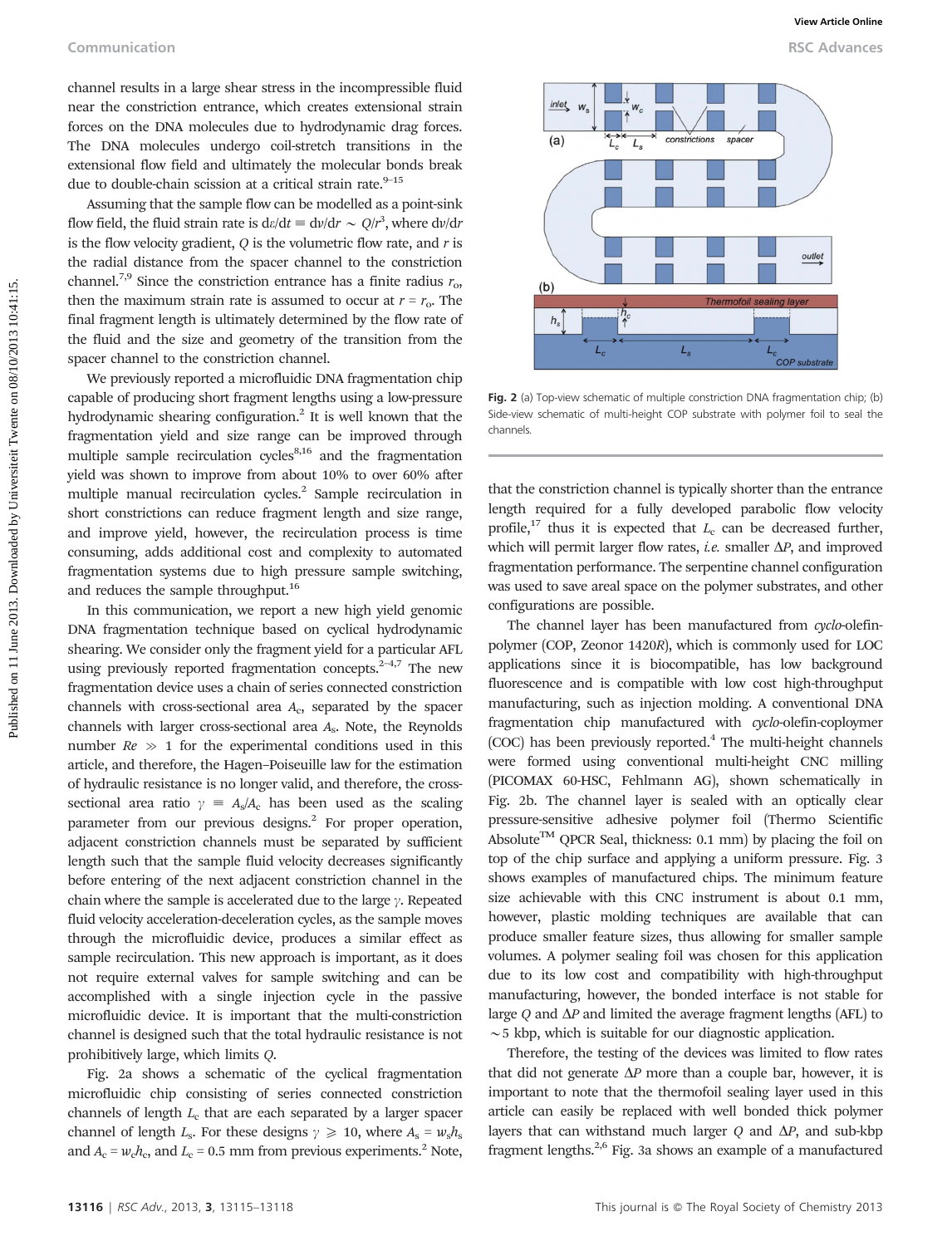

Fig. 3 Microscope images of manufactured fragmentation chips. (a) Top-view of fragmentation chip; (b) channel bend region; (c) constriction channel.

COP fragmentation chip prior to testing. Fig. 3b and 3c show examples of the milled constriction regions in the COP substrate. The average surface roughness of the milled channels is  $R_a \approx 300$ nm (Fig. 3b and 3c), which is 1–2 orders of magnitude smaller the channel dimension and does not affect the performance of the device since the fragmentation process occurs near the center of the flow stream where dv/dr is largest, which has been confirmed based on comparisons of fragmentation performance in glass channels with smooth surfaces.<sup>2</sup>

The spacing length  $L<sub>s</sub>$  between adjacent constrictions (Fig. 2) required for the flow velocity to decrease sufficiently was determined by analysing the flow velocity  $v_x$  along the length of the channel in the  $x$ -direction using a three-dimensional finite element model (Multiphysics, Comsol), as shown in Fig. 4a. Fig. 4b shows velocity  $v_x$  as a function of the channel length in the *x*-direction at  $z = 0.25$  mm. The flow accelerates from  $v_x \approx 0.2$  m  $\rm s^{-1}$  to  $v_x \approx 3.5$  m  $\rm s^{-1}$   $(x_1)$  at the first constriction and subsequently decelerates to  $v_x \approx 0.6$  m s<sup>-1</sup> after a length  $L_s \approx 4$  mm (x<sub>2</sub>). The



Fig. 4 Three-dimensional finite element simulation results. (a) Length cross-section showing fluid velocity magnitude as a function length in the x-direction and height in the z-direction along the length of the channel; (b) fluid velocity along the structure length at  $z = 0.25$  mm.

Table 1 Fragmentation device dimensions. All dimensions in mm

| Design | $L_c$ | $L_{\rm s}$ | $h_c$ | $w_{c}$ | $h_{\rm c}$ | $w_{\rm c}$ | N  |
|--------|-------|-------------|-------|---------|-------------|-------------|----|
| A      | 0.5   | 4.0         | 0.1   | 0.2     | 0.3         | 0.9         | 18 |
| B      | 0.5   | 4.0         | 0.2   | 0.3     | 0.5         | 1.3         | 18 |
| C      | 0.5   | 4.0         | 0.15  | 0.3     | 0.5         | 1.3         | 18 |
| D      | 0.5   | 8.5         | 0.2   | 0.3     | 0.5         | 1.3         | 9  |

flow accelerates again to  $v_x \approx 3.5$  m s<sup>-1</sup> (x<sub>3</sub>) at the second constriction. The successive acceleration cycles provide a similar effect as sample recirculation. Table 1 lists the structure dimensions of four designs that have been fabricated and tested.

All experiments were conducted with salmon sperm DNA (D1626, deoxyribonucleic acid sodium salt from salmon testes, Sigma-Aldrich). The solid DNA sample was dissolved in deionized water ( $>$ 18 M $\Omega$  cm) in a plastic tube at a concentration of 1 mg  $ml^{-1}$  and stored at  $-20$  °C. Prior to experiments the DNA solution was thawed and diluted to the testing concentration. The nonfragmented (NF) DNA sample was tested with gel electrophoresis separations to confirm that no fragments less than 10 kbp in length were present (Fig. 5a). The fragmentation chip was mounted into a custom-made chip-holder and connected to a gas-tight syringe (1725N, 1 ml, Hamilton) driven by a syringe pump (PHD2000, Harvard). Experiments were conducted with different sample flow rates Q and designs with different dimensions. Prior to all experiments, the device was rinsed with ethanol and copious amounts of deionized water. The DNA was fragmented by pumping the sample into the microfluidic device at a flow rate such that  $\Delta P$  did not exceed a few bar. After each fragmentation run, the microfluidic chip was washed with copious amounts of deionized water. The AFL were determined using gel electrophoresis separations. The fragmented DNA yields were estimated using densitometry (Labworks 4.0, UVP). Fig. 5 and PUBL 1988 Column cases of the state of the state of the state of the state of the state of the state of the state of the state of the state of the state of the state of the state of the state of the state of the state of



Fig. 5 Example measurement results for  $Q = 60$  ml min<sup>-1</sup>. (a) Agarose gel electrophoresis results of fragmented salmon DNA and different  $\Delta P$ . (b) Fragment length distributions with  $AFL \approx 6$  kbp and 3 kbp standard deviation. (c) Estimated fragmentation yields from device D ( $N = 9$ ,  $w_s = 1.3$  mm,  $h_s = 0.5$  mm,  $w_c = 0.3$  mm,  $h_c = 0.2$  mm,  $L_c = 0.5$  mm,  $L_s = 8.5$  mm).